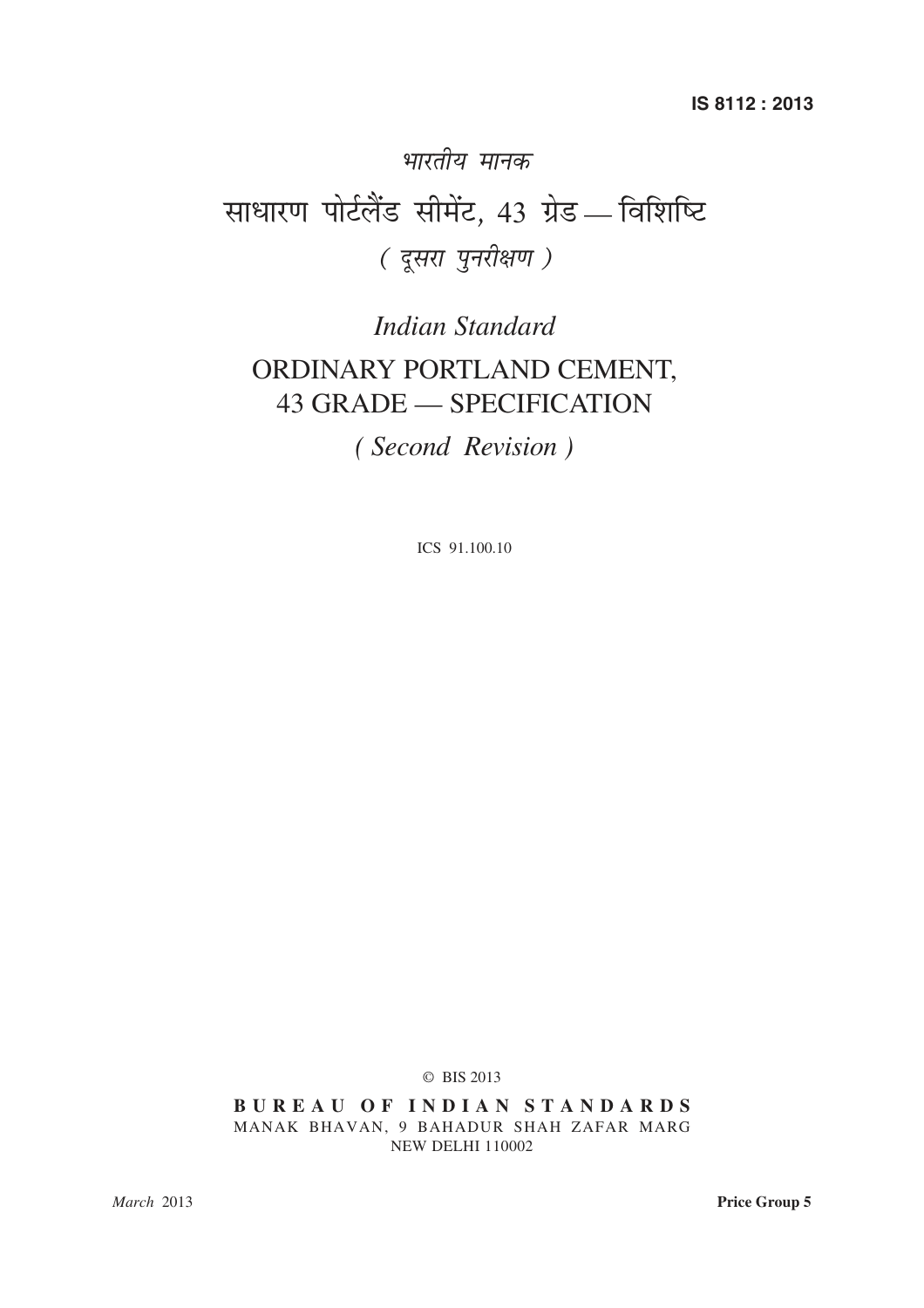#### FOREWORD

This Indian Standard (Second Revision) was adopted by the Bureau of Indian Standards, after the draft finalized by the Cement and Concrete Sectional Committee had been approved by the Civil Engineering Division Council.

This standard was first published in 1976 under the title, 'Specification for high strength ordinary Portland cement' and subsequently revised in 1989 and rechristened as 'Specification for 43 grade ordinary Portland cement'. This revision incorporates the experience gained with the use of this specification and brings the standard in line with the latest developments in this field.

Since the first revision of this standard, a large number of amendments were issued from time-to-time in order to modify various requirements based on experience gained with the use of the standard and the requirements of the users, and also keeping in view the raw materials available in the country and found suitable for the manufacture of cement. The important amendments included: use of performance improvers for addition during clinker grinding stage, incorporation of requirement of chloride content for the cement used in structures other than prestressed concrete, permitting use of 25 kg, 10 kg, 5 kg, 2 kg and 1 kg bags for packing of cement, and requirement of packing cement for export. In view of the large number of amendments, the Sectional Committee decided to bring out this second revision of the standard incorporating all these amendments so as to make it more convenient for the users. Further, following are the other significant modifications incorporated in this revision:

- a) Requirement for insoluble residue has been specified as 5.0 percent, maximum irrespective of addition of performance improver(s) or otherwise.
- b) An upper limit of compressive strength at 28 days, equal to the minimum requirement plus 15 MPa, has been incorporated.
- c) SO<sub>3</sub> content requirement has been revised to 3.5 percent maximum irrespective of  $C_3A$  content, primarily to accommodate use of coal/pet coke as fuel which may have higher sulphur content; subject to the cement conforming to all the requirements of the standard.
- d) A clause has been introduced requiring manufacturer to furnish a certificate indicating alkali content if required by the purchaser.
- e) Requirement of marking of type and amount of performance improver(s) on the bag has been incorporated.
- f) Requirement of testing the cement samples at the earliest but not later than 3 months since the receipt of samples for testing, has been included.

With the increase in  $SO_3$  content limit in this revision, suitable caution needs to be exercized for limiting the sulphates in concrete in accordance with the provision of IS 456 : 2000 'Code of practice for plain and reinforced concrete (*fourth revision*)'.

Quantity of cement packed in bags and the tolerance requirements for the quantity of cement packed in bags shall be in accordance with the relevant provisions of the *Standards of Weights and Measures (Packaged Commodities) Rules*, 1977 and **B-1.2** (*see* Annex B). Any modification in these rules in respect of tolerance on quantity of cement would apply automatically to this standard.

This standard contains Sl No. (viii) of Table 2 and **12.2.1** which give option to the purchaser and Sl No. (v) of Table 3 and **9.2**, **9.3**, **9.4** and **9.4.3**, which call for agreement between the purchaser and the supplier.

Specific requirements of ordinary Portland cement for manufacture of railway sleepers, designated as 43-S grade cement, are given in **5.2**, Table 3 and **10.1**. To differentiate it with normal grade, '43-S grade' shall be marked on the bags/packages for such cement in place of '43 grade'.

The composition of the technical Committee responsible for the formulation of this standard is given in Annex C.

For the purpose of deciding whether a particular requirement of this standard is complied with, the final value, observed or calculated, expressing the result of a test or analysis, shall be rounded off in accordance with IS 2 : 1960 'Rules for rounding off numerical values (*revised*)'. The number of significant places retained in the rounded off value should be the same as that of the specified value in this standard.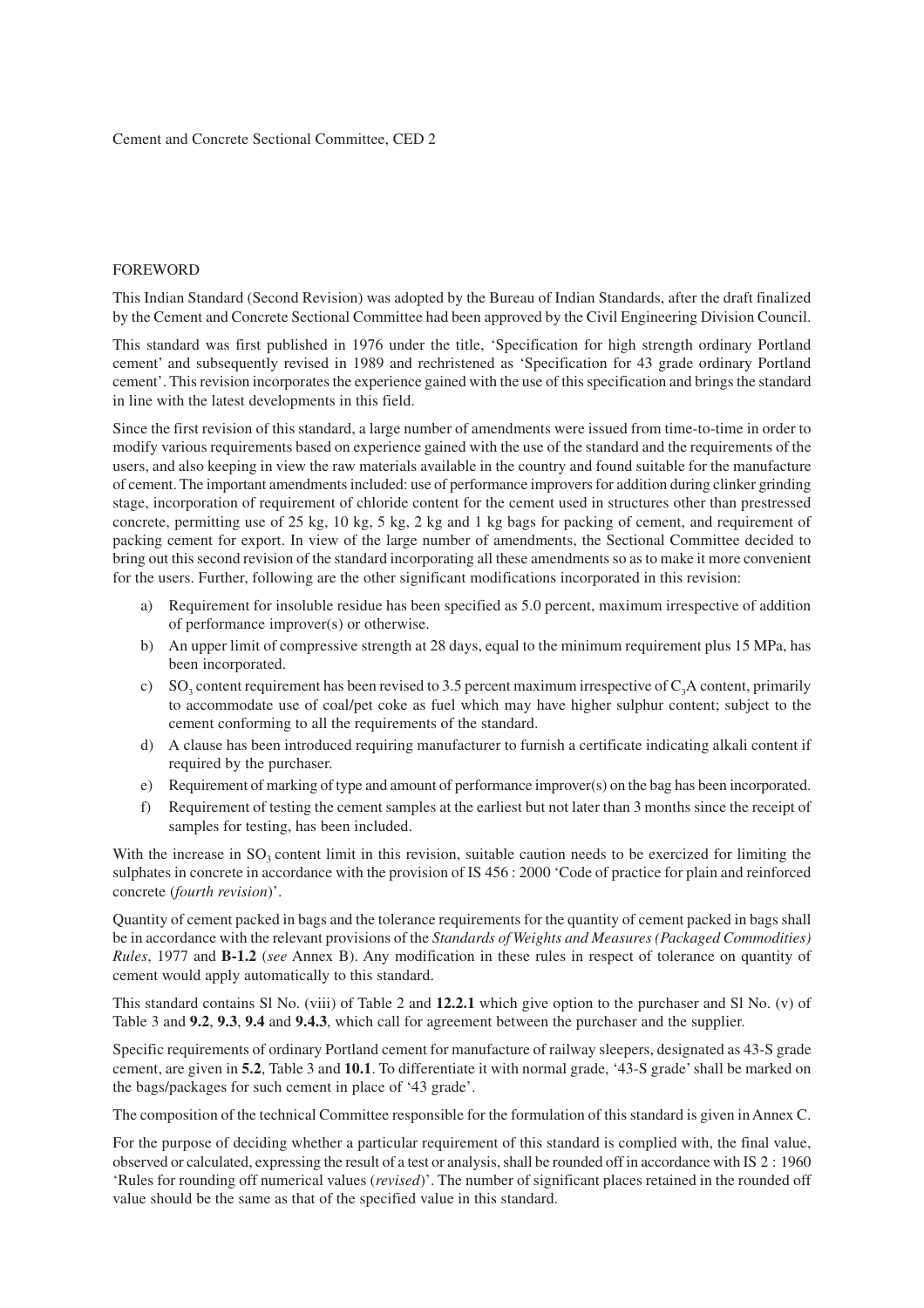### *Indian Standard*

# ORDINARY PORTLAND CEMENT, 43 GRADE — SPECIFICATION

## *( Second Revision )*

#### **1 SCOPE**

This standard covers the manufacture and chemical and physical requirements of 43 grade ordinary Portland cement.

#### **2 REFERENCES**

The standards given in Annex A contain provisions which, through reference in this text, constitute provisions of this standard. At the time of publication, the editions indicated were valid. All standards are subject to revision and parties to agreements based on this standard are encouraged to investigate the possibility of applying the most recent editions of the standards indicated in Annex A.

#### **3 TERMINOLOGY**

For the purpose of this standard, the definitions given in IS 4845 shall apply.

#### **4 MANUFACTURE**

**4.1** Ordinary Portland cement, 43 grade shall be manufactured by intimately mixing together calcareous and argillaceous and/or other silica, alumina or iron oxide bearing materials, burning them at a clinkering temperature and grinding the resultant clinker so as to produce a cement capable of complying with this standard. No material shall be added after burning, other than gypsum (natural mineral or chemical, *see* Note), water, performance improver(s), and not more than a total of 1.0 percent of air-entraining agents or other agents including colouring agents, which have proved not to be harmful.

NOTE — Chemical gypsum shall be added provided that the performance requirements of the final product as specified in this standard are met with.

**4.1.1** Limit of addition of performance improver shall be as given in Table 1 and shall be inclusive of 1 percent additives as mentioned above.

If a combination of above performance improvers is added, the maximum limit of total addition shall be 5 percent.

#### **5 CHEMICAL REQUIREMENTS**

**5.1** When tested in accordance with the methods given in IS 4032, ordinary Portland cement, 43 grade shall comply with the chemical requirements given in Table 2.

| SI No.       | Performance<br><b>Improver</b> | <b>Percentage Addition</b><br>by Mass, Max | Requirement                                                                                                                                                                                                                                                                                                                                                                                                                                                                                                                      |
|--------------|--------------------------------|--------------------------------------------|----------------------------------------------------------------------------------------------------------------------------------------------------------------------------------------------------------------------------------------------------------------------------------------------------------------------------------------------------------------------------------------------------------------------------------------------------------------------------------------------------------------------------------|
| (1)          | (2)                            | (3)                                        | (4)                                                                                                                                                                                                                                                                                                                                                                                                                                                                                                                              |
| $\mathbf{i}$ | Fly ash                        | 5                                          | Conforming to IS 3812 (Part 1)                                                                                                                                                                                                                                                                                                                                                                                                                                                                                                   |
| ii)          | Granulated slag                | 5                                          | Conforming to IS 12089                                                                                                                                                                                                                                                                                                                                                                                                                                                                                                           |
| iii)         | Silica fume                    | 5                                          | Conforming to IS 15388                                                                                                                                                                                                                                                                                                                                                                                                                                                                                                           |
| iv)          | Limestone                      | 5                                          | CaCO <sub>2</sub> content calculated from CaO content shall not be less than 75 percent<br>when tested in accordance with IS 1760 (Part 3)                                                                                                                                                                                                                                                                                                                                                                                       |
| V)           | Rice husk ash                  | 5                                          | a) Reactive silica shall not be less than 80 percent when tested as per IS 3812<br>(Part 1)<br>b) Pozzolanic activity index shall not be less than 90 percent when tested as<br>per 10 of 1S 1727<br>c) Loss on ignition shall not be more than 5.0 percent when tested as per<br>IS 1727                                                                                                                                                                                                                                        |
| $\rm{vi})$   | Metakaolin                     | 5                                          | a) Silicon dioxide (SiO <sub>2</sub> ) plus aluminium oxide $(A1, O_3)$ in percent by mass<br>shall not be less than 94.0 percent when tested as per IS 1727<br>b) Loss on ignition shall not be more than 2.0 percent when tested as per<br>IS 1727<br>c) Total alkalis as sodium oxide (as Na, O equivalent) in percent by mass<br>shall not be more than 1.5 percent when tested as per IS 4032<br>d) Particles retained on 45 micron IS sieve (wet sieving) shall not be more<br>than 1.5 percent when tested as per 1S 1727 |

### **Table 1 Performance Improvers**

#### (*Clause* 4.1.1)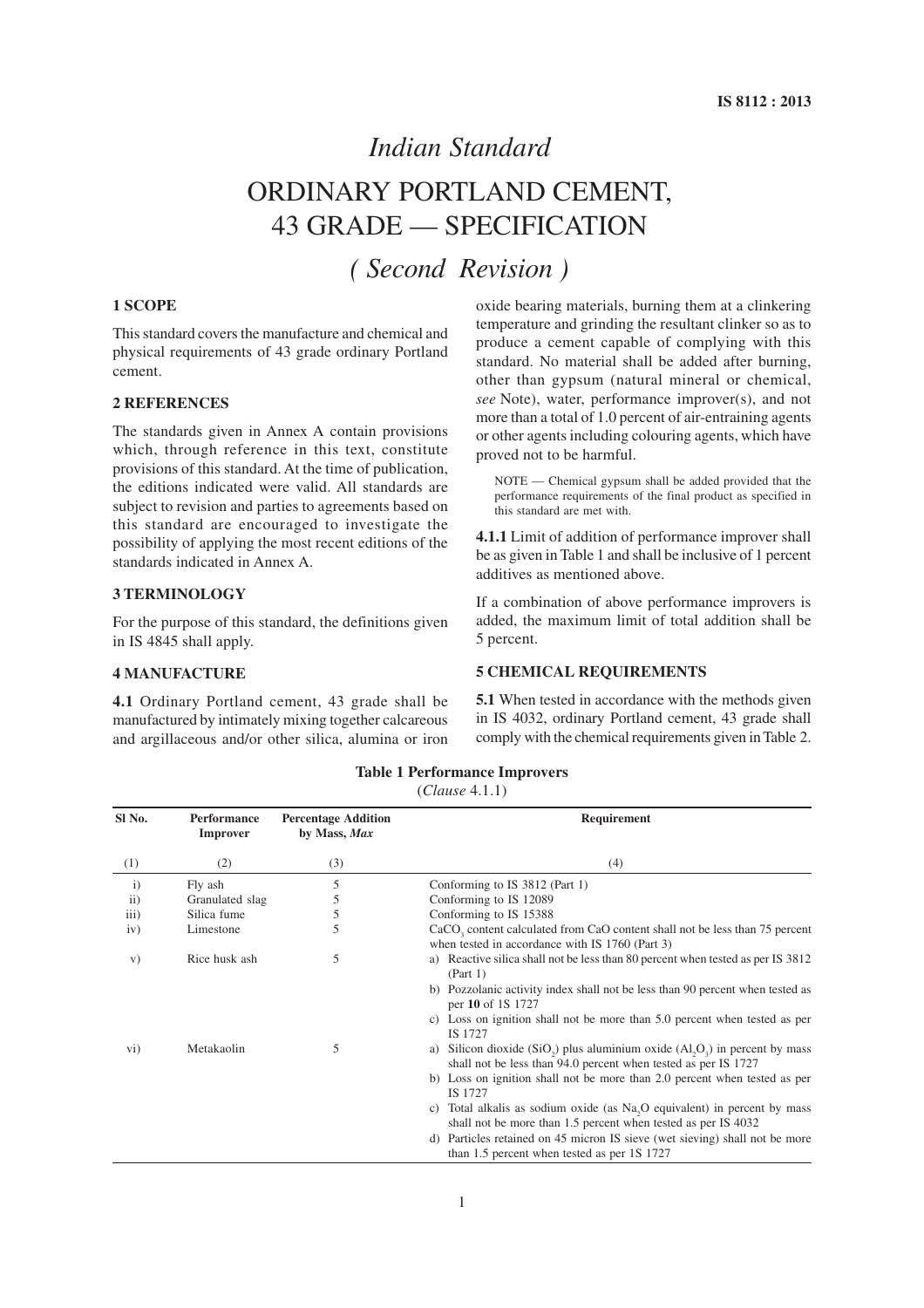| SI <sub>No.</sub> | <b>Characteristic</b>                                                                                            | Requirement                                |
|-------------------|------------------------------------------------------------------------------------------------------------------|--------------------------------------------|
| (1)               | (2)                                                                                                              | (3)                                        |
| $\mathbf{i}$      | Ratio of percentage of lime to percentages of silica,<br>alumina and iron oxide, when calculated by the formula: | $0.66 - 1.02$                              |
|                   | $CaO - 0.7$ SO <sub>3</sub>                                                                                      |                                            |
|                   | $2.8$ SiO <sub>2</sub> + 1.2 Al <sub>2</sub> O <sub>3</sub> + 0.65 Fe <sub>2</sub> O <sub>3</sub>                |                                            |
| $\mathbf{ii}$     | Ratio of percentage of alumina to that of iron oxide, Min                                                        | 0.66                                       |
| iii)              | Insoluble residue, percent by mass, Max                                                                          | 4.0                                        |
| iv)               | Magnesia, percent by mass, Max                                                                                   | 6.0                                        |
| V)                | Total sulphur content calculated as sulphuric anhydride (SO <sub>2</sub> ),                                      | 3.5                                        |
|                   | percent by mass, Max                                                                                             |                                            |
| $\rm vi)$         | Loss on ignition, percent by mass, Max                                                                           | 5.0                                        |
| vii)              | Chloride content, percent by mass, Max                                                                           | 0.1                                        |
| viii)             | Alkali content                                                                                                   | 0.05 (for prestressed structures) See Note |

#### **Table 2 Chemical Requirements for Ordinary Portland Cement, 43 Grade**

(*Foreword* and *Clauses* 5.1 *and* 5.2)

NOTE — Alkali aggregates reactions have been noticed in aggregates in some parts of the country. On large and important jobs where the concrete is likely to be exposed to humid atmosphere or wetting action, it is advisable that the aggregate be tested for alkali aggregate reaction. In the case of reactive aggregates, the use of cement with alkali content below 0.6 percent expressed as sodium oxide (Na2O), is recommended. Where, however, such cements are not available, use of alternative means may be resorted to for which a reference may be made to **8.2.5.4** of IS 456. If so desired by the purchaser, the manufacturer shall carry out test for alkali content.

**5.2** Cement used for railway sleepers shall additionally satisfy the following chemical/mineralogical requirements and shall be designated as 43-S grade:

| a) |  |  |  | Magnesia, percent by mass, Max | 5.0 |
|----|--|--|--|--------------------------------|-----|
|----|--|--|--|--------------------------------|-----|

- b) Tricalcium aluminate content, 10.0 percent by mass, *Max*
- c) Tricalcium silicate, percent by 45.0 mass, *Min*

NOTE — The tricalcium aluminate content  $(C_3A)$  and tricalcium silicate content  $(C_3S)$  are calculated by the formula:

$$
C_3A = 2.65 (A_2O_3) - 1.69 (Fe_2O_3)
$$
  
\n
$$
C_3S = 4.07 (CaO) - 7.60 (SiO_2) - 6.72 (Al_2O_3) - 1.43 (Fe_2O_3) - 2.85 (SO_3)
$$

where each symbol in brackets refers to the percent (by mass of total cement) of the oxide, excluding any contained in insoluble residue referred to at Sl No. (iii) of Table 2.

#### **6 PHYSICAL REQUIREMENTS**

Ordinary Portland cement, 43 grade shall comply with the physical requirements given in Table 3.

#### **7 STORAGE**

The cement shall be stored in such a manner as to permit easy access for proper inspection and identification, and in a suitable weather-tight building to protect the cement from dampness and to minimize warehouse deterioration (*see also* IS 4082).

#### **8 MANUFACTURER'S CERTIFICATE**

**8.1** The manufacturer shall satisfy himself that the cement conforms to the requirements of this standard and, if requested, shall furnish a test certificate to this effect to the purchaser or his representative, within ten days of testing of the cement (except for 28 days compressive strength test results, which shall be furnished after completion of the test). The type and percentage addition of performance improver(s) shall also be indicated in the certificate.

**8.2** The manufacturer shall furnish a certificate indicating the alkali content, if requested.

#### **9 PACKING**

**9.1** The cement shall be packed in any of the following bags:

- a) jute sacking bag conforming to IS 2580;
- b) multi-wall paper sacks conforming to IS 11761;
- c) light weight jute conforming to IS 12154;
- d) HDPE/PP woven sacks conforming to IS 11652;
- e) jute synthetic union bags conforming to IS 12174; or
- f) any other approved composite bag.

Bags shall be in good condition at the time of inspection.

**9.1.1** The net quantity of cement per bag shall be 50 kg subject to provisions and tolerance given in Annex B.

**9.2** The net quantity of cement per bag may also be 25 kg, 10 kg, 5 kg, 2 kg or 1 kg subject to tolerances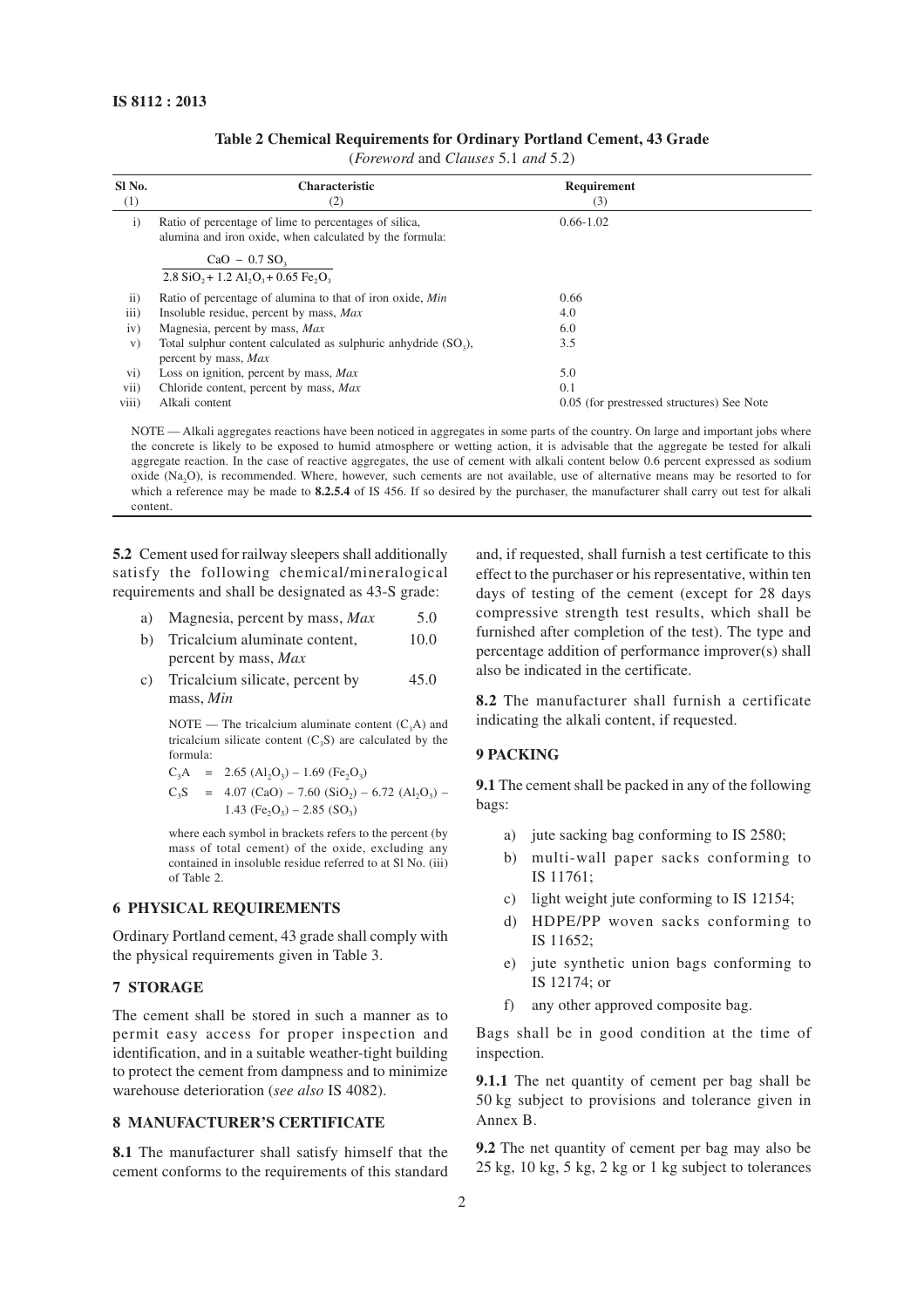#### **Table 3 Physical Requirements for Ordinary Portland Cement, 43 Grade**

(*Foreword* and *Clause* 6)

| <b>Characteristic</b>                                                                                               | <b>Requirement</b>                                     | Method of Test, Ref to   |
|---------------------------------------------------------------------------------------------------------------------|--------------------------------------------------------|--------------------------|
| (2)                                                                                                                 | (3)                                                    | (4)                      |
| Fineness, $m^2/kg$ , Min                                                                                            | 225<br>370 for 43-S grade                              | IS 4031 (Part 2)         |
| Soundness:<br>a) By Le Chatelier method, mm, Max<br>b) By autoclave test method, percent, Max                       | 10<br>See Note 1<br>0.8                                | IS 4031 (Part 3)         |
| Setting time:<br>Initial, min, Min<br>a)                                                                            | 30<br>60 for 43-S grade See Note 2                     | IS 4031 (Part 5)         |
| Compressive strength, MPa (see Note 4):<br>a) $72 \pm 1$ h, <i>Min</i><br>$168 \pm 2$ h, <i>Min</i><br>$\mathbf{b}$ | 23<br>33<br>$37.5$ for $43-S$ grade                    | IS $4031$ (Part 6)       |
| $672 \pm 4$ h, <i>Min</i><br>C)<br>Max                                                                              | 43<br>58                                               | IS 4031 (Part 8)         |
|                                                                                                                     | b) Final, min, $Max$<br>Transverse strength (optional) | 600<br>See Notes 3 and 4 |

#### **NOTES**

**1** In the event of cements failing to comply with any one or both the requirements of soundness specified in this table, further tests in respect of each failure shall be made as described in IS 4031 (Part 3), from another portion of the same sample after aeration. The aeration shall be done by spreading out the sample to a depth of 75 mm at a relative humidity of 50 to 80 percent for a total period of 7 days. The expansion of cements so aerated shall be not more than 5 mm and 0.6 percent when tested by Le Chatelier method and autoclave test respectively. For 43-S grade cement, the requirement of soundness of unaerated cement shall be maximum expansion of 5 mm when tested by the Le Chatelier method.

**2** If cement exhibits false set, the ratio of final penetration measured after 5 min of completion of mixing period to the initial penetration measured exactly after 20 s of completion of mixing period, expressed as percent, shall be not less than 50. In the event of cement exhibiting false set, the initial and final setting time of cement when tested by the method described in IS 4031 (Part 5) after breaking the false set, shall conform to the value given in this table.

**3** By agreement between the purchaser and the manufacturer, transverse strength test of plastic mortar in accordance with the method described in IS 4031 (Part 8) may be specified. The permissible values of the transverse strength shall be mutually agreed to between the purchaser and the supplier at the time of placing the order.

**4** Notwithstanding the compressive and transverse strength requirements specified as per this table, the cement shall show a progressive increase in strength from the strength at 72 h.

as given in **9.2.1** and packed in suitable bags as agreed to between the purchaser and the manufacturer.

**9.2.1** The number of bags in a sample taken for weighment showing a minus error greater than 2 percent of the specified net quantity shall be not more than 5 percent of the bags in the sample. Also the minus error in none of such bags in the sample shall exceed 4 percent of the specified net quantity of cement in the bag. However, the average of net quantity of cement in a sample shall be equal to or more than 25 kg, 10 kg, 5 kg, 2 kg or 1 kg, as the case may be.

**9.3** Supplies of cement in bulk may be made by arrangement between the purchaser and the supplier (manufacturer or stockist).

NOTE — A single bag or container containing 1 000 kg and more, net quantity of cement shall be considered as the bulk supply of cement. Supplies of cement may also be made in intermediate bags/containers, for example, drums of 200 kg, by agreement between the purchaser and the manufacturer.

**9.4** When cement is intended for export and if the purchaser so requires, packing of cement may be done in bags or in drums with net quantity of cement per bag or drum as agreed to between the purchaser and the manufacturer.

**9.4.1** For this purpose, the permission of the certifying authority shall be obtained in advance for each export order.

**9.4.2** The words 'FOR EXPORT' and the net quantity of cement per bag/drum shall be clearly marked in indelible ink on each bag/drum.

**9.4.3** The packing material shall be as agreed to between the manufacturer and the purchaser.

**9.4.4** The tolerance requirements for the quantity of cement packed in bags/drum shall be as given in **9.2.1** except the net quantity which shall be equal to or more than the quantity in **9.4**.

#### **10 MARKING**

**10.1** Each bag of cement shall be legibly and indelibly marked with the following:

a) Manufacturer's name and his registered trademark;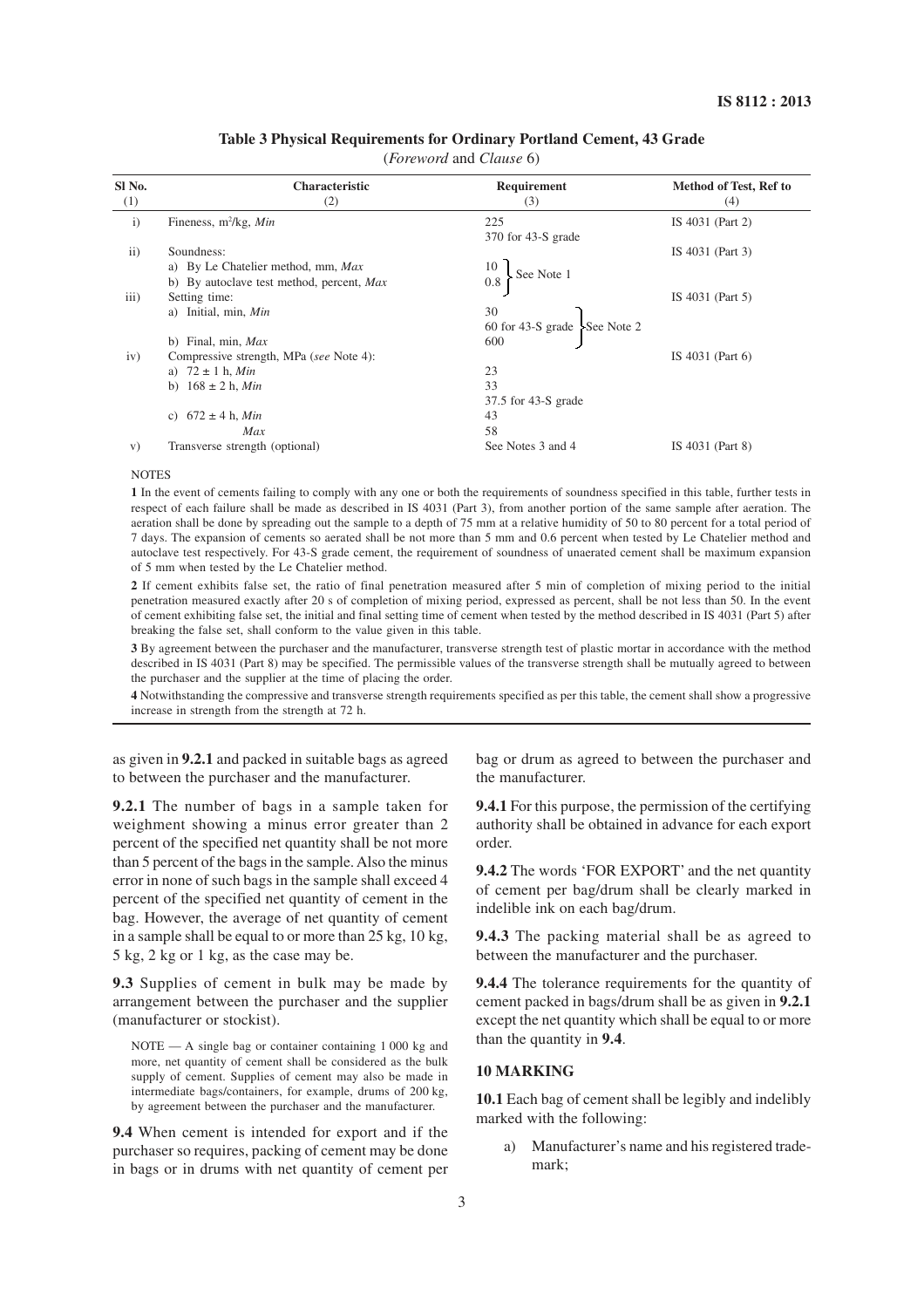- b) The words 'Ordinary Portland Cement, 43 Grade' or 'Ordinary Portland Cement, 43-S Grade', whichever is applicable;
- c) Net quantity, in kg;
- d) The words 'Use no Hooks';
- e) Batch/control unit number in terms of week, month and year of packing;
- f) Address of the manufacturer; and
- g) Type and percentage of performance improver(s) added, in case of addition of performance improvers.

**10.2** Similar information shall be provided in the delivery advices accompanying the shipment of packed or bulk cement and on cement drums (*see* **9.3**).

#### **10.3 BIS Certification Marking**

The cement may also be marked with the Standard Mark.

**10.3.1** The use of the Standard Mark is governed by the provisions of the *Bureau of Indian Standards Act*, 1986 and the Rules and Regulations made thereunder. The details of conditions under which a license for the use of the Standard Mark may be granted to manufacturers or producers may be obtained from the Bureau of Indian Standards.

#### **11 SAMPLING**

**11.1** A sample or samples for testing may be taken by the purchaser or his representative, or by any person appointed to superintend the work for the purpose of which the cement is required or by the latter's representative.

**11.1.1** The samples shall be taken within three weeks of the delivery and all the tests shall be commenced within one week of sampling.

**11.1.2** When it is not possible to test the samples within one week, the samples shall be packed and stored in air-tight containers and tested at the earliest but not later than 3 months since the receipt of samples for testing.

**11.2** In addition to the requirements of **11.1**, the methods and procedure of sampling shall be in accordance with IS 3535.

**11.3** The manufacturer or the supplier shall afford every facility, and shall provide all labour and materials for taking and packing the samples for testing the cement and for subsequent identification of cement sampled.

#### **12 TESTS**

**12.1** The sample or samples of cement for test shall be taken as described in **11** and shall be tested in the manner described in the relevant clauses.

#### **12.2 Independent Testing**

**12.2.1** If the purchaser or his representative requires independent tests, the samples shall be taken before or immediately after delivery at the option of the purchaser or his representative, and the tests shall be carried out in accordance with this standard on the written instructions of the purchaser or his representative.

**12.2.2** The manufacturer/supplier shall supply, free of charge, the cement required for testing. Unless otherwise specified in the enquiry and order, the cost of the tests shall be borne as follows:

- a) By the manufacturer/supplier, if the results show that the cement does not comply with the requirements of this standard, and
- b) By the purchaser, if the results show that the cement complies with the requirement of this standard.

**12.2.3** After a representative sample has been drawn, tests on the sample shall be carried out as expeditiously as possible (*see* **11.1.1** and **11.1.2**).

#### **13 REJECTION**

**13.1** Cement may be rejected if it does not comply with any of the requirements of this standard.

**13.2** Cement remaining in bulk storage at the factory, prior to shipment, for more than six months, or cement in bags, in local storage such as, in the hands of a vendor for more than 3 months after completion of tests, shall be retested before use and shall be rejected if it fails to conform to any of the requirements of this standard.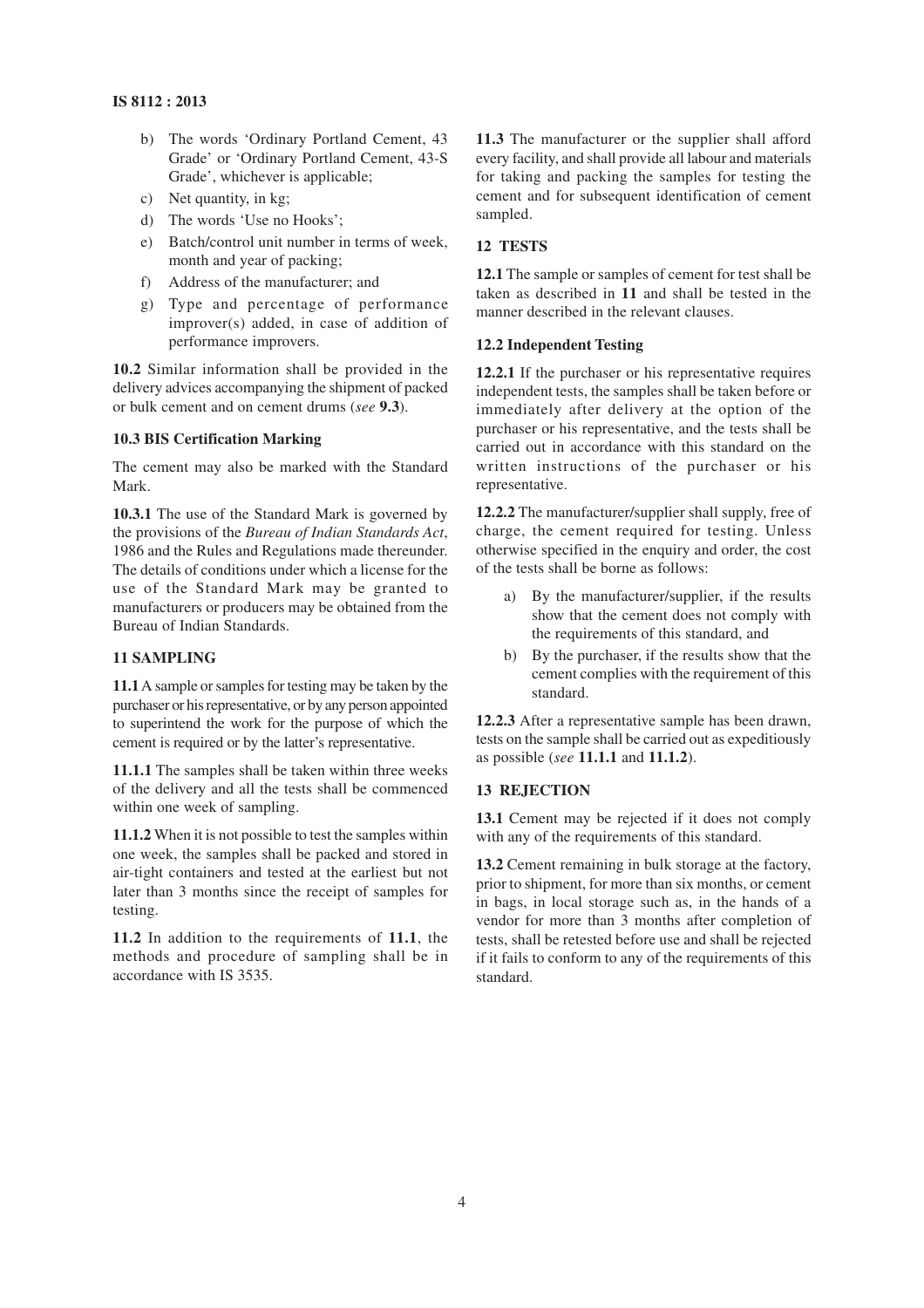#### **ANNEX A**

#### (*Clause* 2)

#### **LIST OF REFERRED INDIAN STANDARDS**

| IS No.                 | Title                                                                                                          | IS No.         | Title                                                                                                            |
|------------------------|----------------------------------------------------------------------------------------------------------------|----------------|------------------------------------------------------------------------------------------------------------------|
| 456:2000               | Code of practice plain and reinforced<br>concrete (fourth revision)                                            | (Part 6): 1988 | Determination of compressive<br>strength of hydraulic cement (other                                              |
| 650:1991               | Specification for standard sand for                                                                            |                | than masonry cement) (first revision)                                                                            |
| 1727: 1967             | testing of cement (second revision)<br>Methods of test for pozzolanic<br>materials (first revision)            | (Part 8): 1988 | Determination of transverse and<br>compressive strength of plastic<br>mortar using prism (first revision)        |
| 1760 (Part 3):<br>1992 | Methods of chemical analysis of<br>limestone, dolomite and allied                                              | 4032:1985      | Methods of chemical analysis of<br>hydraulic cement (first revision)                                             |
|                        | materials: Part 3 Determination of<br>iron oxide, alumina, calcium oxide<br>and magnesia (first revision)      | 4082:1996      | Recommendations on stacking and<br>storage of construction materials and<br>components at site (second revision) |
| 2580:1995              | Textiles — Jute sacking bags for<br>packing cement - Specification<br>( <i>third revision</i> )                | 4845:1968      | Definitions and terminology relating<br>to hydraulic cement                                                      |
| 3535:1986              | Methods of sampling hydraulic                                                                                  | 4905:1968      | Methods for random sampling                                                                                      |
|                        | cements (first revision)                                                                                       | 11652:1986     | Specification for high density                                                                                   |
| 3812 (Part 1):<br>2013 | Specification for pulverized fuel ash:<br>Part 1 For use as Pozzolana in<br>cement, cement mortar and concrete |                | polyethylene (HDPE)/polypropylene<br>(PP) woven sacks for packing cement<br>(second revision)                    |
|                        | (third revision)                                                                                               | 11761 : 1986   | Specification for multi-wall paper                                                                               |
| 4031                   | Methods of physical tests for                                                                                  |                | sacks for cement (first revision)                                                                                |
|                        | hydraulic cement                                                                                               | 12089:1987     | Specification for granulated slag                                                                                |
| (Part 2): 1999         | Determination of fineness by specific<br>surface by Blaine air permeability                                    |                | for manufacture of Portland slag<br>cement                                                                       |
|                        | method (second revision)                                                                                       | 12154:1987     | Light weight jute bags for packing                                                                               |
| (Part 3): 1988         | Determination of soundness (first                                                                              |                | cement                                                                                                           |
| (Part 5): 1988         | <i>revision</i> )<br>Determination of initial and final                                                        | 12174:1987     | Jute synthetic union bags for packing<br>cement                                                                  |
|                        | setting times (first revision)                                                                                 | 15388 : 2003   | Specification for silica fume                                                                                    |

### **ANNEX B**

(*Foreword* and *Clause* 9.1.1)

#### **TOLERANCE REQUIREMENTS FOR THE QUANTITY OF CEMENT PACKED IN BAGS**

**B-1** The average of the net quantity of cement packed in bags at the plant in a sample shall be equal to or more than 50 kg. The number of bags in a sample shall be as given below:

| Batch Size     | Sample Size |
|----------------|-------------|
| 100-150        | 20          |
| 151-280        | 32          |
| 281-500        | 50          |
| $501 - 1200$   | 80          |
| 1 201-3 200    | 125         |
| 3 201 and over | 200         |

The bags in a sample shall be selected at random. For methods of random sampling, IS 4905 may be referred to.

**B-1.1** The number of bags in a sample showing a minus error greater than 2 percent of the specified net quantity (50 kg) shall be not more than 5 percent of the bags in the sample. Also the minus error in none of such bags in a sample shall exceed 4 percent of the specified net quantity of cement in the bag.

NOTE — The matter given in **B-1** and **B-1.1** are extracts based on the *Standards of Weights and Measures (Packaged*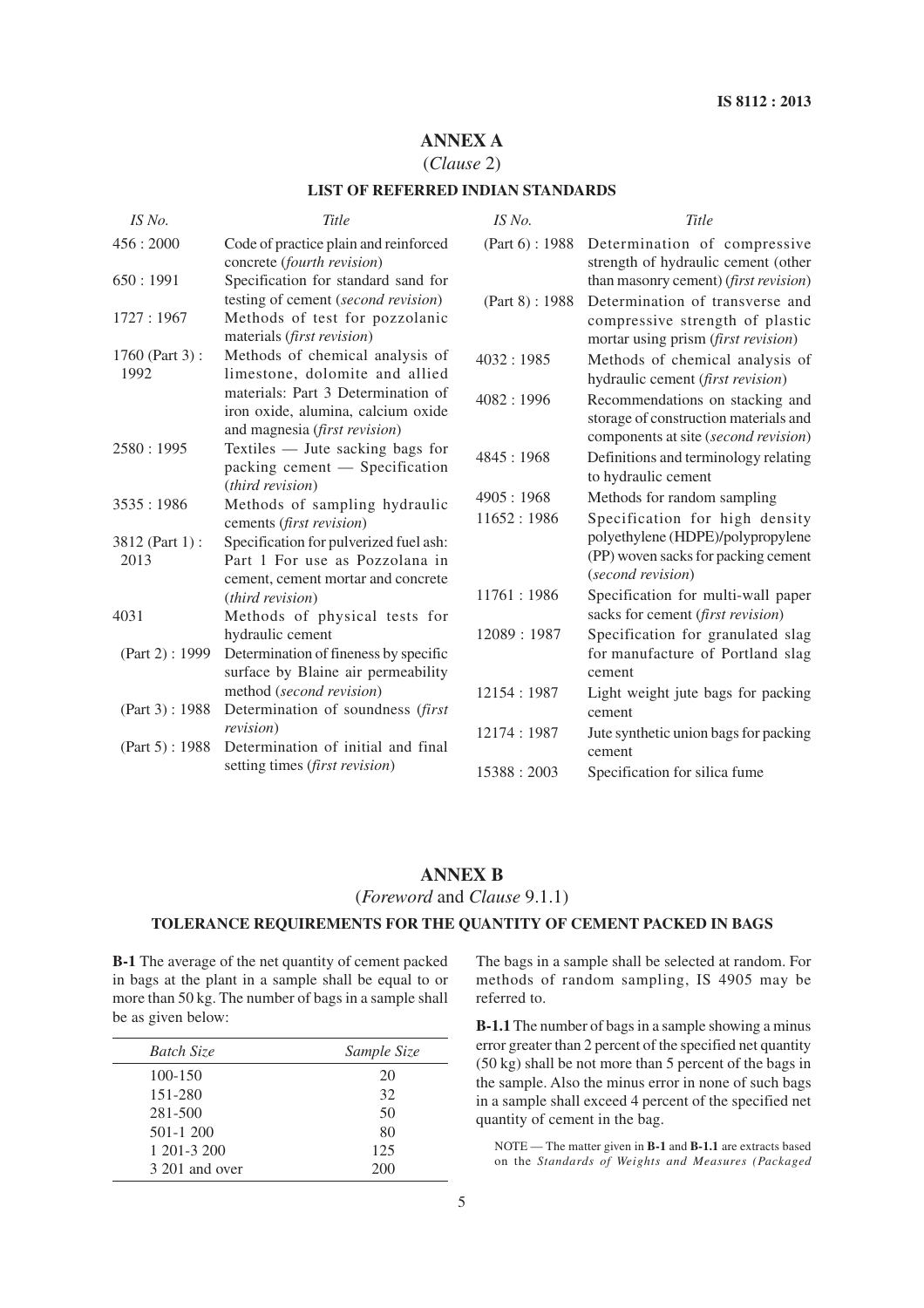#### **IS 8112 : 2013**

*Commodities) Rules*, 1977 to which reference shall be made for full details. Any modification made in these Rules and other related Acts and Rules would apply automatically.

**B-1.2** In case of a wagon/truck load of up to 25 tonne, the overall tolerance on net quantity of cement shall be 0 to 0.5 percent.

NOTE — The mass of a jute sacking bag to hold 50 kg of cement is 531 g, the mass of a 6-ply paper bag to hold 50 kg of cement is approximately 400 g, the mass of a light weight jute bag to hold 50 kg of cement is approximately 450 g, the mass of a HDPE/PP woven sack to hold 50 kg of cement is approximately 70 g/71 g respectively, and the mass of a jute synthetic union bag to hold 50 kg of cement is approximately 420 g.

#### **ANNEX C**

#### (*Foreword*)

#### **COMMITTEE COMPOSITION**

#### Cement and Concrete Sectional Committee, CED 2

*Organization Representative(s)* Delhi Tourism and Transportation Development Corporation Ltd, SHRI JOSE KURIAN (*Chairman*) New Delhi ACC Ltd, Mumbai SHRI S. A. KHADILKAR Ambuja Cements Limited, Mumbai SHRI C. M. DORDI Association of Consulting Civil Engineers (India), Bangalore SHRI AVINASH D. SHIRODE Atomic Energy Regulatory Board, Mumbai SHRI L. R. BISHNOI Builders' Association of India, Mumbai DR NARENDRA D. PATEL Building Materials and Technology Promotion Council, New Delhi SHRI J. K. PRASAD Cement Corporation of India Limited, New Delhi SHRI R. R. DESHPANDE Cement Manufacturers' Association, Noida SHRI N. A. VISWANATHAN

Central Board of Irrigation and Power, New Delhi SECRETARY

Central Building Research Institute (CSIR), Roorkee DR B. K. RAO

Central Public Works Department, New Delhi SHRI A. K. GARG

Central Road Research Institute (CSIR), New Delhi DR RAKESH KUMAR

Central Soil and Materials Research Station, New Delhi SHRI MURARI RATNAM

Central Water Commission, New Delhi DIRECTOR (CMDD)(N&W)

Conmat Technolgies Pvt Ltd, Kolkata DR A. K. CHATTERJEE **Construction Chemicals Manufacturers' Association, Mumbai SHRI SAMIR SURLAKER** 

Construction Industry Development Council, New Delhi SHRI P. R. SWARUP

Delhi Development Authority, New Delhi CHIEF ENGINEER (QAC)

SHRI SHARAD KUMAR SHRIVASTAVA (*Alternate*) DR A. N. VYASA RAO (*Alternate*)

SHRI K. K. MEGHASHYAM (*Alternate*)

SHRI SAURAV ACHARYA (*Alternate*)

SHRI C. N. JHA (*Alternate*)

SHRI M. K. AGARWAL (*Alternate*)

DR S. K. HANDOO (*Alternate*)

DIRECTOR (CIVIL) (*Alternate*)

DR S. K. AGARWAL (*Alternate*)

SHRI MANU AMITABH (*Alternate*)

DR RENU MATHUR (*Alternate*)

SHRI N. SIVAKUMAR (*Alternate*)

DEPUTY DIRECTOR (CMDD) (NW&S) (*Alternate*)

SHRI UPEN PATEL (*Alternate*)

SHRI RAVI JAIN (*Alternate*)

DIRECTOR (MATERIAL MANAGEMENT) (*Alternate*)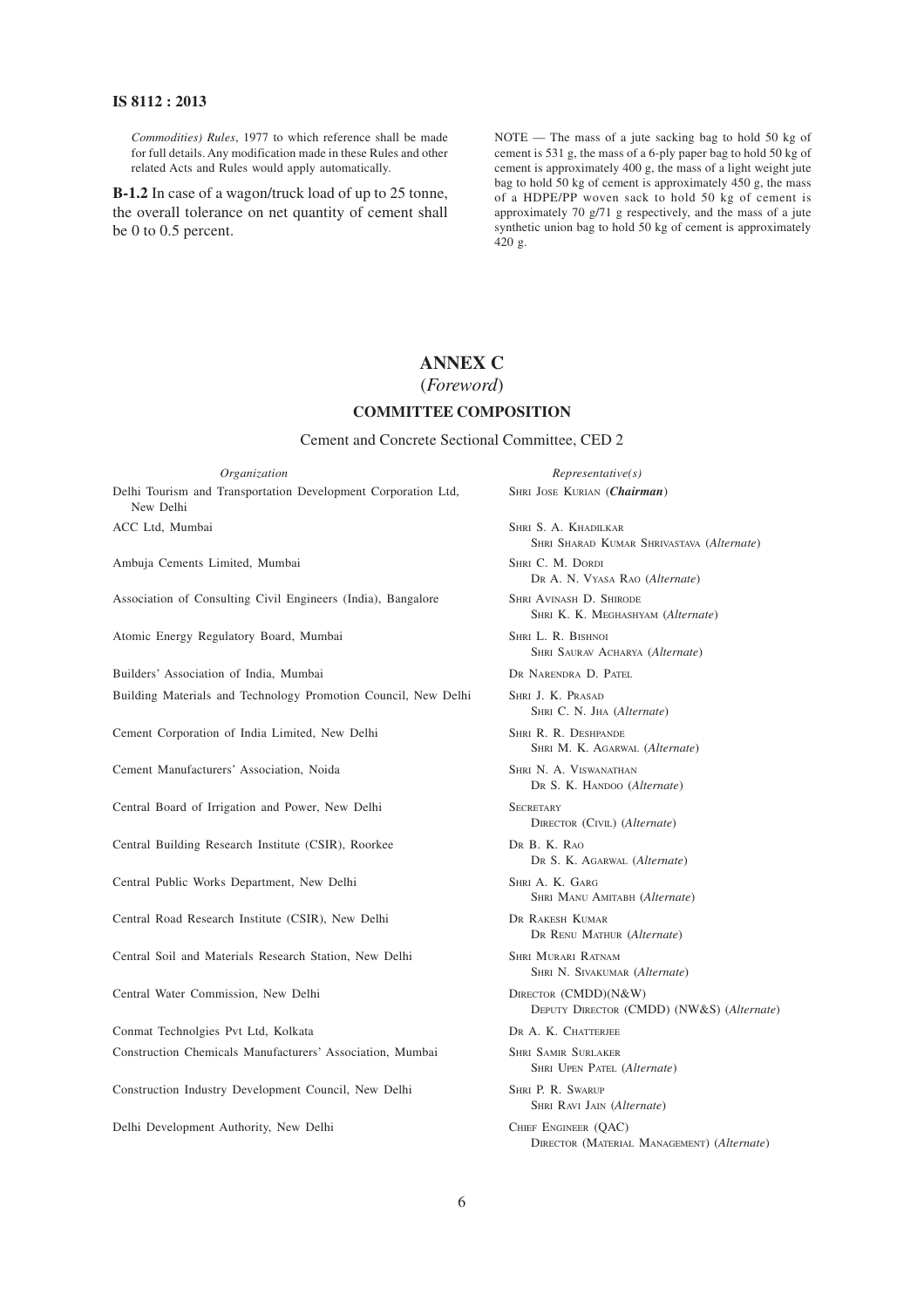Engineers India Limited, New Delhi SHRI VINAY KUMAR

Fly Ash Unit, Department of Science and Technology, New Delhi DR VIMAL KUMAR

Grasim Industries Limited, Mumbai SHRI A. K. JAIN

Hindustan Construction Company Ltd, Mumbai DR CHETAN HAAZAREE

Housing and Urban Development Corporation Limited, New Delhi SHRI DEEPAK BANSAL Indian Association of Structural Engineers, New Delhi PROF MAHESH TANDON

Indian Bureau of Mines, Nagpur SHRI S. S. DAS

Indian Concrete Institute, Chennai SHRI VIVEK NAIK

Indian Institute of Technology Kanpur, Kanpur DR SUDHIR MISRA

Indian Institute of Technology Madras, Chennai PROF DEVDAS MENON

Indian Institute of Technology Roorkee, Roorkee PROF V. K. GUPTA

Indian Roads Congress, New Delhi SECRETARY GENERAL

Institute for Solid Waste Research & Ecological Balance, DR N. BHANUMATHIDAS Visakhapatnam SHRI N. KALIDAS (*Alternate*)

Jai Prakash Associates Ltd, New Delhi SHRI M. K. GHOSH

Lafarge India Pvt Ltd, Mumbai MS. MADHUMITA BASU

Madras Cements Ltd, Chennai SHRI BALAJI K. MOORTHY

Military Engineer Services, Engineer-in-Chief's Branch, Army MAJ-GEN N. R. K. BABU Headquarter, New Delhi SHRI S. K. JAIN (*Alternate*)

Ministry of Road Transport & Highways, New Delhi SHRI A. N. DHODAPKAR

National Council for Cement and Building Materials, Ballabgarh SHRI V. V. ARORA

National Test House, Kolkata SHRI B. R. MEENA

Nuclear Power Corporation of India Ltd, Mumbai SHRI U. S. P. VERMA

OCL India Limited, New Delhi DR S. C. AHLUWALIA

Public Works Department, Government of Tamil Nadu, Chennai SUPERINTENDING ENGINEER

Research, Design & Standards Organization (Ministry of Railways), SHRI R. M. SHARMA Lucknow SHRI V. K. YADAVA (*Alternate*)

Sanghi Industries Limited, Sanghi Nagar SHRI D. B. N. RAO

Structural Engineering Research Centre (CSIR), Chennai DR K. RAMANJANEYULU

The India Cements Limited, Chennai DR D. VENKATESWARAN

#### *Organization Representative(s)*

SHRI A. K. MISHRA (*Alternate*)

Gammon India Limited, Mumbai SHRI VENKATARAMANA N. HEGGADE SHRI MANISH MOKAL (*Alternate*)

DR S. P. PANDEY (*Alternate*)

SHRI MANOHAR CHERALA (*Alternate*)

SHRI GANESH JUNEJA (*Alternate*)

SHRI MEERUL HASAN (*Alternate*)

SECRETARY GENERAL (*Alternate*)

DR SUDIB K. MISHRA (*Alternate*)

DR MANU SANTHANAM (*Alternate*)

DR BHUPINDER SINGH (*Alternate*)

DIRECTOR (*Alternate*)

SHRI SANJAY JAIN (*Alternate*)

SHRI ANIL KUMAR PILLAI (*Alternate*)

SHRI S. K. PURI (*Alternate*)

DR M. M. ALI (*Alternate*)

SHRIMATI S. A. KAUSHIL (*Alternate*)

SHRI ARVIND SHRIVASTAVA (*Alternate*)

EXECUTIVE ENGINEER (*Alternate*)

DR H. K. PATNAIK (*Alternate*)

SHRI P. SRINIVASAN (*Alternate*)

SHRI S. GOPINATH (*Alternate*)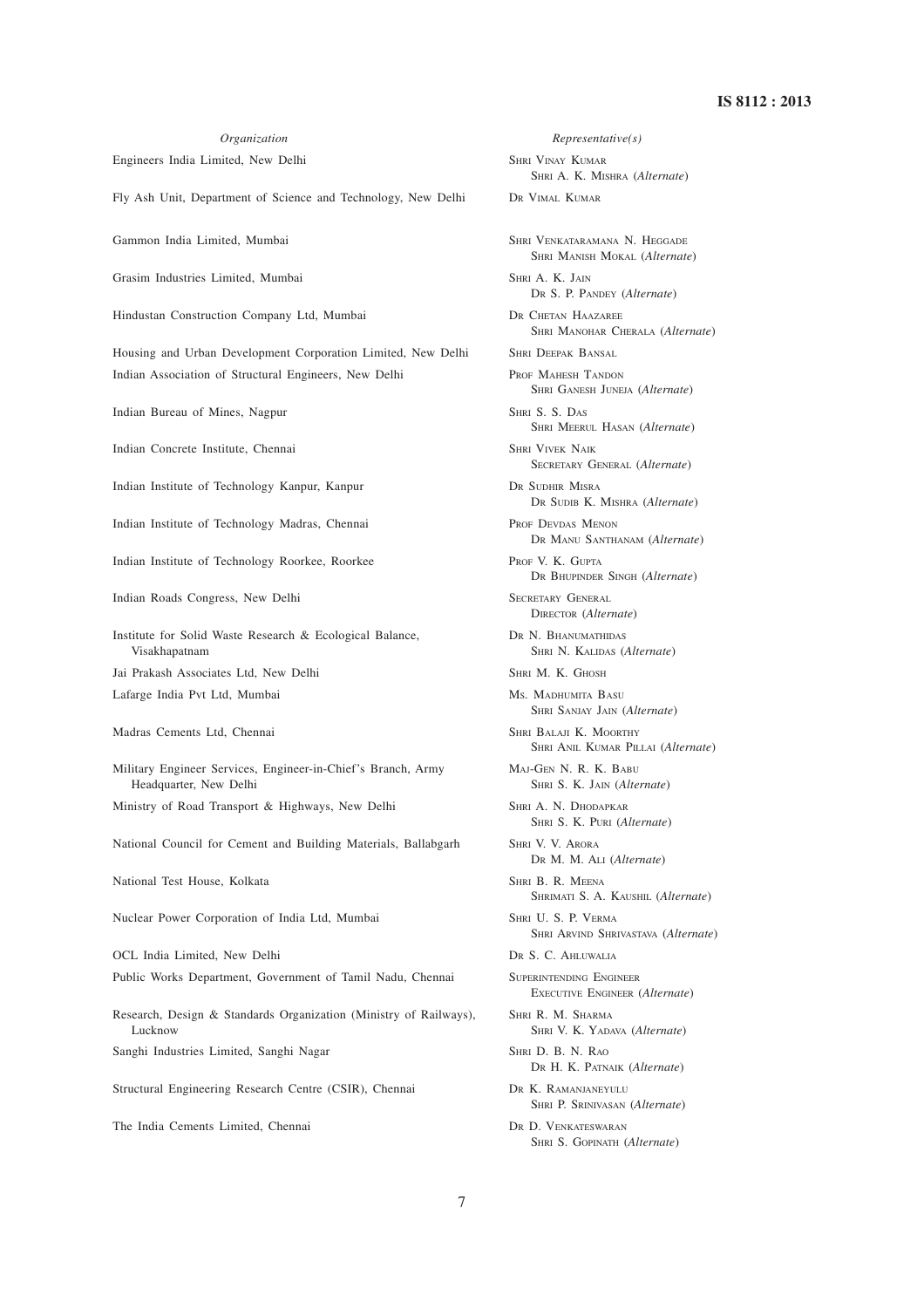#### **IS 8112 : 2013**

*Organization Representative(s)* The Indian Hume Pipe Company Limited, Mumbai SHRI P. R. BHAT SHRI S. J. SHAH (*Alternate*) The Institution of Engineers (India), Kolkata DR H. C. VISVESVARAYA SHRI S. H. JAIN (*Alternate*) The National Institute of Engineering, Mysore DR N. SURESH SHRI H. N. RAMATHIRTHA (*Alternate*) Ultra Tech Cement Ltd, Mumbai DR SUBRATO CHOWDHURY SHRI BISWAJIT DHAR (*Alternate*) Voluntary Organization in Interest of Consumer Education, SHRI M. A. U. KHAN New Delhi SHRI H. WADHWA (*Alternate*) In personal capacity (*36, Old Sneh Nagar, Wardha Road, Nagpur)* SHRI L. K. JAIN In personal capacity (*EA-92, Maya Enclave, Hari Nagar, New Delhi*) SHRI R. C. WASON In personal capacity (*E-1, 402, White House Apartments, R.T. Nagar,* SHRI S. A. REDDI *Bangalore*) BIS Directorate General SHRI A. K. SAINI, Scientist 'G' and Head (Civ Engg) [Representing Director General (*Ex-officio*)]

> *Member Secretaries* SHRI SANJAY PANT Scientist 'E' & Director (Civ Engg), BIS

> > SHRI S. ARUN KUMAR Scientist 'C' (Civ Engg), BIS

#### Cement, Pozzolana and Cement Additives Subcommittee, CED 2 : 1

In personal capacity (*E-1, 402, White House Apartments, R.T. Nagar,* SHRI S. A. REDDI (*Convener*) *Bangalore)*

All India Mini Cement Manufacturers' Association, Hyderabad SHRI S. R. B. RAMESH CHANDRA

Ambuja Cements Ltd, Ahmedabad SHRI C. M. DORDI

Atomic Energy Regulatory Board, Mumbai SHRI L. R. BISHNOI

Building Materials and Technology Promotion Council, New Delhi SHRI J. K. PRASAD

Cement Corporation of India Ltd, New Delhi SHRI M. K. AGARWAL

Cement Manufactuters' Association, Noida SHRI SUBRATO CHOWDHURY

Central Building Research Institute (CSIR), Roorkee DR B. K. RAO

Central Electricity Authority, New Delhi SHRI Y. K. SHARMA

Central Pollution Control Board, Delhi SHRI J. S. KAMYOTRA

Central Public Works Department, New Delhi SHRI A. K. GARG

Central Road Research Institute (CSIR), New Delhi DR A. K. MISRA

Central Soil and Materials Research Station, New Delhi SHRI MURARI RATNAM

ACC Ltd, Mumbai SHRI S. A. KHADILKAR SHRI SHARAD KUMAR SHRIVASTAVA (*Alternate*) AIMIL Ltd, New Delhi DR V. M. SHARMA SHRI AMAN KHULLAR (*Alternate*) SHRI S. SRIKANTH REDDY (*Alternate*) DR A. N. VYASA RAO (*Alternate*) SHRI SAURAV ACHARYA (*Alternate*) SHRI C. N. JHA (*Alternate*) SHRIMATI SARASWATHI DEVI (*Alternate*) DR K. C. NARANG (*Alternate*) DR S. K. AGARWAL (*Alternate*) SHRI MOHAN KUMAR (*Alternate*) SHRI P. K. GUPTA (*Alternate*) SHRI MANU AMITABH (*Alternate*) SHRI J. B. SENGUPTA (*Alternate*) SHRI N. SIVAKUMAR (*Alternate*)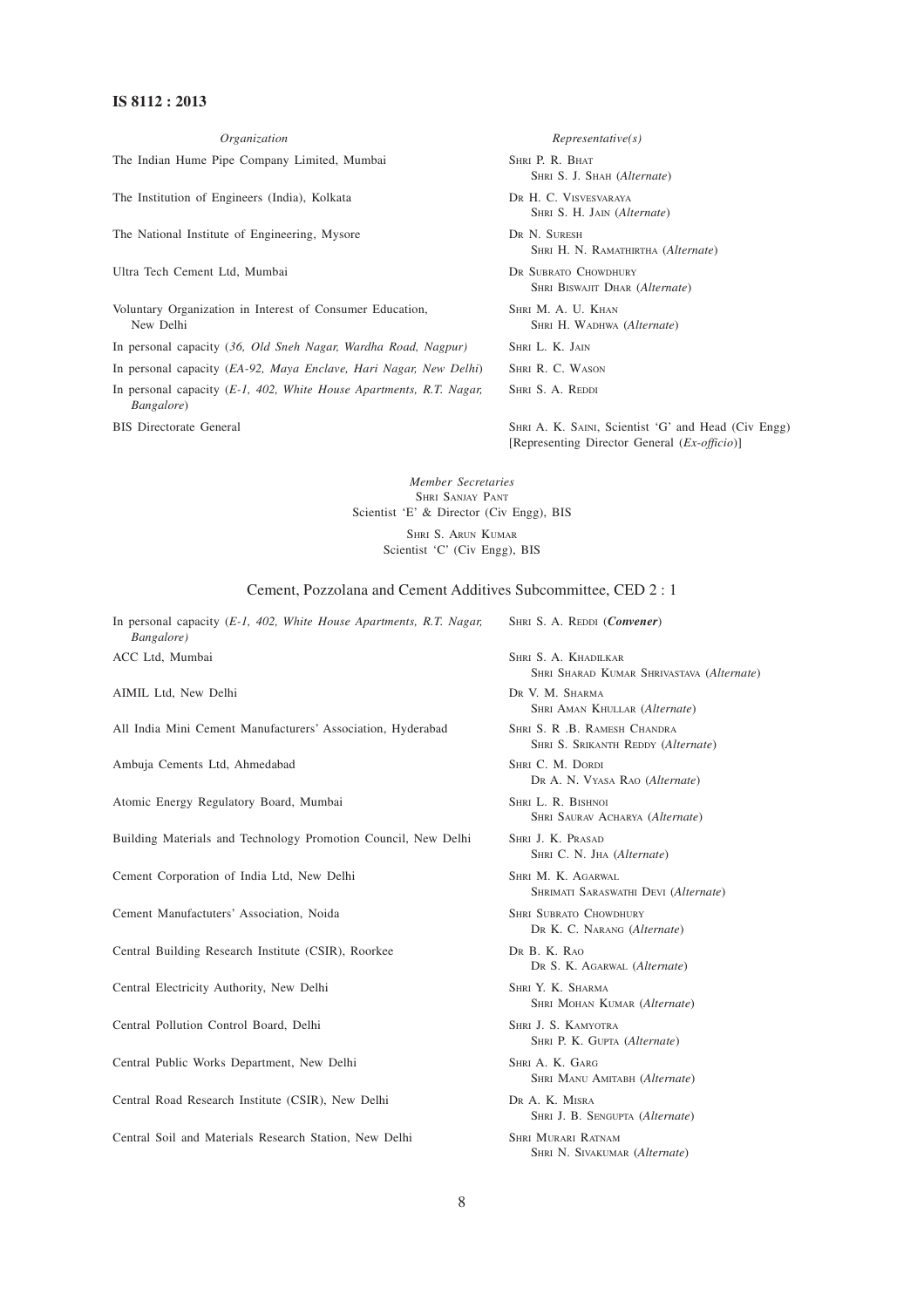Dalmia Cement (Bharat) Limited, New Delhi DR K. C. NARANG

Fly Ash Unit, Ministry of Science and Technology, New Delhi DR VIMAL KUMAR Gammon India Limited, Mumbai SHRI AVINASH Y. MAHENDRAKAR

Grasim Industries Limited, Mumbai SHRI A. K. JAIN

Gujarat Engineering Research Institute, Vadodara SHRI B. M. RAO

Hindustan Construction Company Limited, Mumbai SHRI S. K. DHARMADHIKARI

Indian Concrete Institute, Chennai DR ANANT M. PANDE

Institute for Solid Waste Research & Ecological Balance DR N. BHANUMATHIDAS (INSWAREB), Visakhapatnam SHRI N. KALIDAS (*Alternate*)

Maharashtra Engineering Research Institute, Nasik SCIENTIFIC RESEARCH OFFICER

Military Engineer Services, Engineer-in-Chief Branch, Army BRIG RAJESH TYAGI Headquarter, New Delhi COL MUKESH CHOPRA (*Alternate*)

Ministry of Commerce & Industry, New Delhi SHRI P. K. JAIN

Ministry of Shipping, Road Transport & Highways, New Delhi SHRI A. K. SHARMA

National Council of Cement and Building Materials, Ballabgarh DR M. M. ALI

National Hydrolectric Power Corporation Limited, Faridabad SHRI A. K. JAIN National Test House, Kolkata SHRI D. V. S. PRASAD

OCL India Limited, New Delhi DR S. C. AHLUWALIA Orkla India Pvt Ltd, Navi Mumbai SHRI KSHMENDRANATH P.

Public Works Department, Government of Tamil Nadu, Chennai JOINT CHIEF ENGINEER (IRRIGATION)

Ready Mixed Concrete Manufacturers' Association, Mumbai SHRI VIJAYKUMAR R. KULKARNI Research, Design and Standards Organization (Ministry of Railways), DEPUTY DIRECTOR (B&F) Lucknow ASSTT DESIGN ENGINEER (B&F) (*Alternate*) Tamil Nadu Minerals Limited, Chennai SHRI K. SUMANTH BABU Tata Steel Ltd, Jamshedpur SHRI INDRANIL CHAKRABARTI Ultra Tech Cement Ltd, Mumbai SHRI SUBRATO CHOWDHURY

In personal capacity (*II/69, President's Estate, New Delhi*) SHRI K. H. BABU

*Organization Representative(s)* Central Water Commission, New Delhi DIRECTOR, CMDD (N&W) DEPUTY DIRECTOR, CMDD (NW&S) (*Alternate*) SHRI C. S. SHARMA (*Alternate*) SHRI MANISH MOKAL (*Alternate*) DR S. P. PANDE (*Alternate*) SHRI K. L. DAVE (*Alternate*) SHRI K. R. VISWANATH (*Alternate*) SECRETARY GENERAL (*Alternate*) Indorama Cement Limited, Mumbai SHRI SANJEEV PARASRAMPURIA BRIG R. V. SEETARAMAIAH (*Alternate*) Lafarge India Limited, Mumbai SHRI M. K. CHAUDHARY SHRI ANIL PARASHAR (*Alternate*) Madras Cements Ltd, Chennai SHRI BALAJI K. MOORTHY SHRI ANIL KUMAR PILLAI (*Alternate*) ASSISTANT RESEARCH OFFICER (*Alternate*) SHRI SHAISH KUMAR (*Alternate*) SHRI HARICHAND ARORA (*Alternate*) DR S. HARSH (*Alternate*) DR MOITRAYEE DEVI (*Alternate*) NTPC Ltd, New Delhi SHRI A. VIJAYARAMAN SHRI MASOOM ALI (*Alternate*) SHRI PRASHANT JHA (*Alternate*) EXECUTIVE ENGINEER (*Alternate*) SHRI BISWAJIT DHAR (*Alternate*)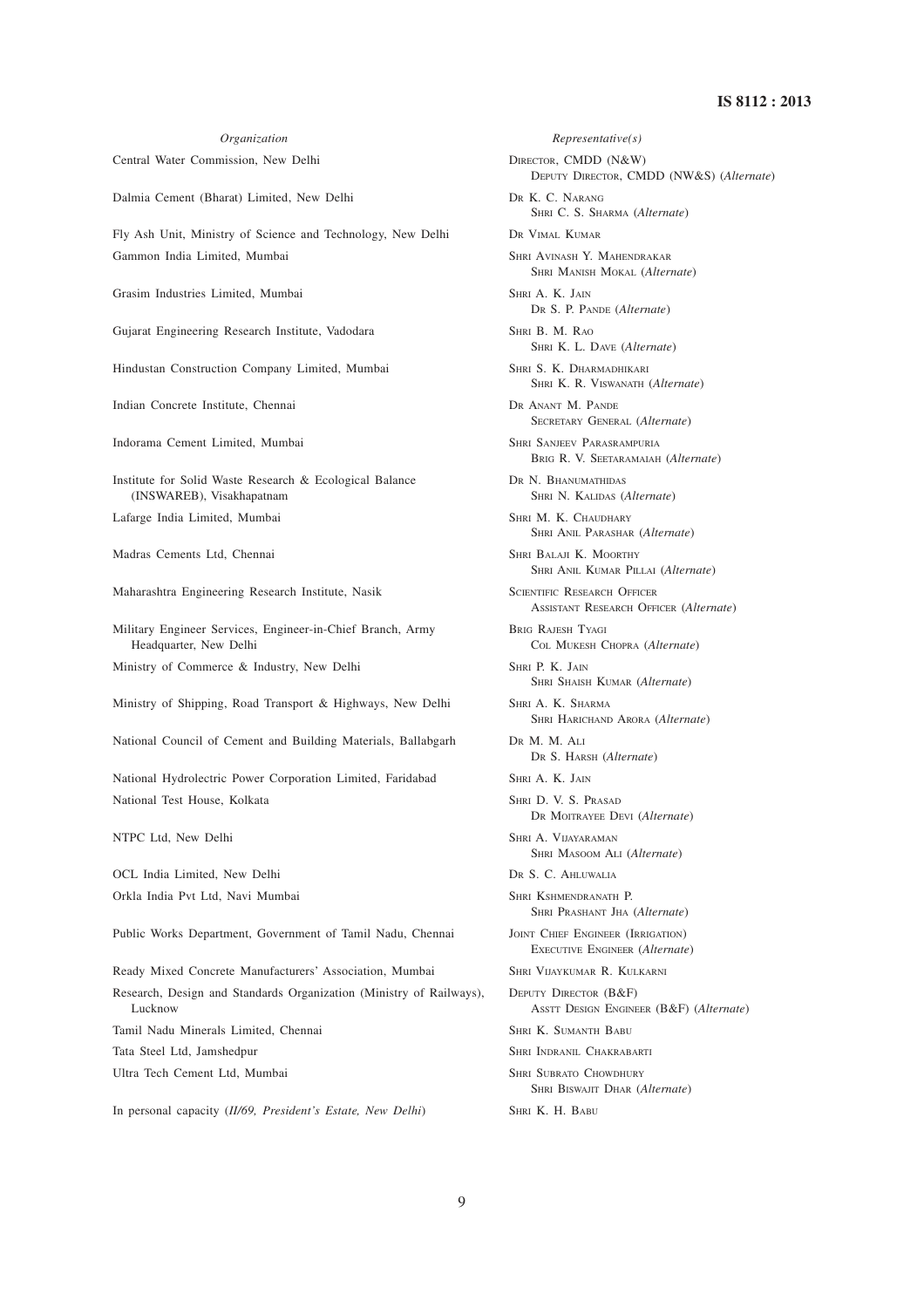#### **IS 8112 : 2013**

#### Panel for Revision of Cement Standards, CED 2 : 1/P1

In personal capacity (*II/69, President's Estate, New Delhi*) SHRI K. H. BABU (*Convener*) AIMIL Ltd, New Delhi DR V. M. SHARMA

Cement Manufacturers' Association, Noida DR D. GHOSH

Central Building Research Institute (CSIR), Roorkee DR S. K. AGARWAL

Central Public Works Department, New Delhi SHRI A. K. GARG

Military Engineer Services, Engineer-in-Chief's Branch, Army SHRI P. K. JAIN Headquarter, New Delhi LT-COL PRADEEP TIWARI (*Alternate*)

National Council for Cement and Building Materials, Ballabgarh DR S. HARSH

Ready Mixed Concrete Manufacturers' Association, Mumbai SHRI VIJAYKUMAR R. KULKARNI

SHRI AMAN KHULLAR (*Alternate*)

SHRI SANJAY JAIN (*Alternate*)

SHRI NEERAJ JAIN (*Alternate*)

SHRI MANU AMITABH (*Alternate*)

- 
- DR U. K. MANDAL (*Alternate*)

SHRI S. D. GOVILKAR (*Alternate*)